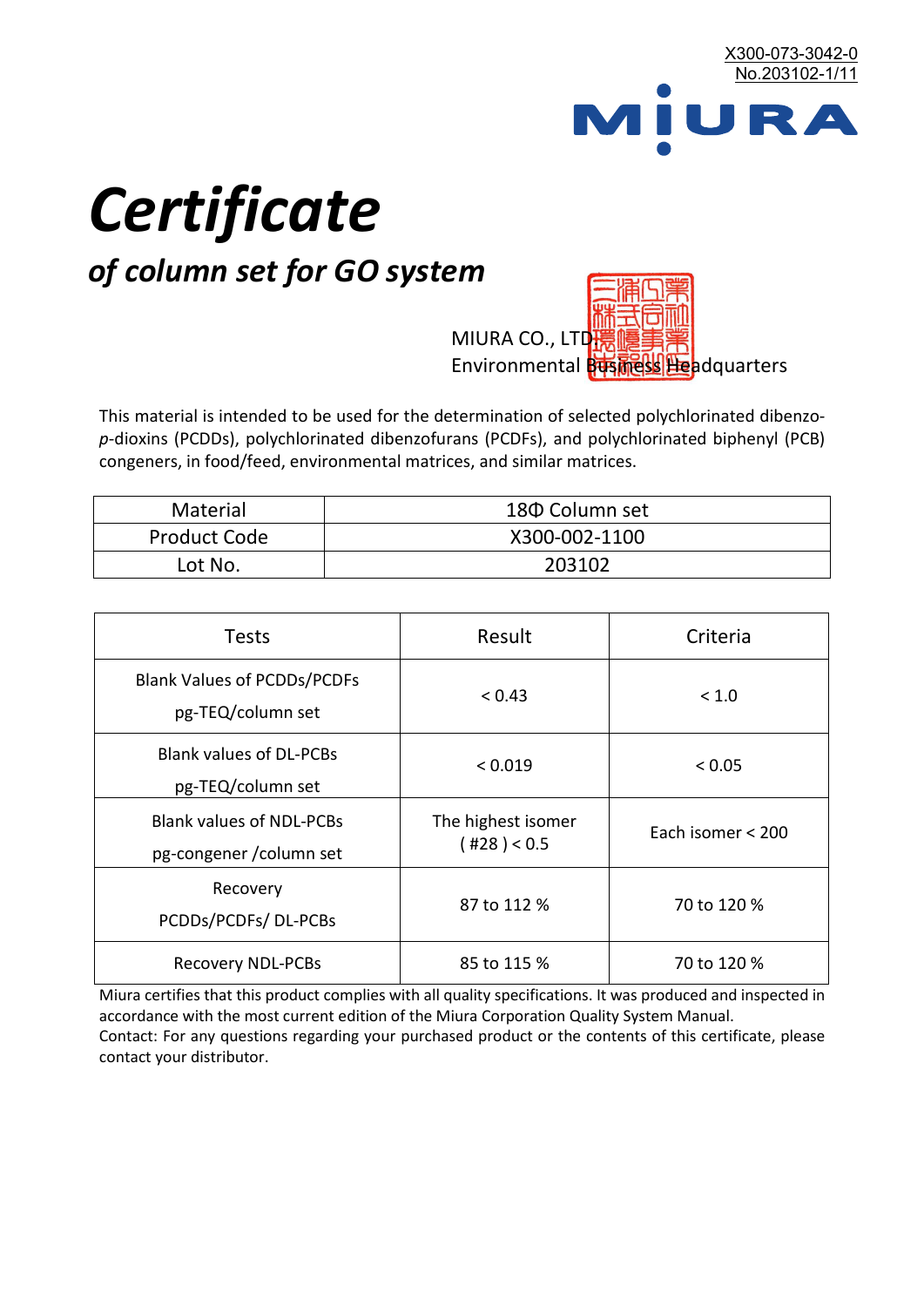### **DESCRIPTIONS**

**Lot Number:** The number mentioned on the labels on the column bag is the lot production number.

**Blank Level Values:** Blank level values, expressed as mass fractions (pg-TEQ per a column set), for selected PCB congeners, PCDD, and PCDF congeners are provided in Table 2. Blank level values are a reference value for which MIURA has the highest confidence in its accuracy, in that all known or suspected sources of bias have been investigated or taken into account (JIS K0311 or JIS K0312).

**Recovery Values (Sample):** Recovery values, expressed as percentages, are provided in Table 3 for selected mass labeled-PCB congeners, and selected mass labeled PCDD and PCDF congeners, based on selected mass labeled recovery standards added before GC-MS measurement. Recovery values meet EU regulations; however, the values meet the MIURA criteria for this certification, which are stricter than what is required by EU regulations.

#### **NOTICE AND WARNING TO USERS**

THE GO SYSTEM COLUMN SET IS INTENDED FOR DIOXIN ANALYTICAL USE ONLY, INCLUDING HAZARDOUS MATERIALS. BEFORE USE, READ THE SDS CAREFULLY; HANDLE PRODUCT AS A HAZARDOUS MATERIAL CAPABLE OF SKIN CORROSION AND/OR EYE DAMAGE.

#### **INSTRUCTIONS FOR STABILITY, STORAGE, AND USE**

**Stability and Storage:** The column set should be stored at room temperatures below 25 °C until use. It should not be frozen or exposed to sunlight or ultraviolet radiation. After removing from the bags, the contents should be used immediately, especially, because the concentration column (lower) "Alumina" can be deactivated under high-humidity. Storing of the removed column set is not recommended.

**Use:** If storing in a cold room or refrigerator, bring them to room temperature (let stand for approximately 30 min), remove water condensed on the surface of the bags. Carefully remove the bags to avoid damage of the column. Use the same lot number with one column set. For more information of column set refer to the operation manual.

#### **ANALYTICAL METHODS USED AT MIURA**

For preparation of blank test, several column sets chosen at random per lot production were allowed to reach ambient temperature; two types of the purification columns (upper: silver nitrate silica gel, and lower: sulfuric acid silica gel) were assembled, and 10 mL of n-hexane was added to wet the top of the column with the designated column cap and disposable syringe. Then, a known amount of internal standard solution (containing selected labeled PCB, PCDDs, and PCDFs congeners; as shown in Table 1) dissolved in 6 mL of n-hexane was added to the top of the column with disposable syringe, and the syringe was washed with 2 x 2 mL of n-hexane; the n-hexane was injected into the column again. Then, the purification columns assembled with the concentration columns (upper) and (lower) were set to the each system unit immediately. After two fractions (dioxin and PCB fractions) were obtained from each system unit, a known amount of the recovery standard solution was added to each concentration vessel. Finally, both fractions were concentrated using an evaporation system under nitrogen to 0.01 mL.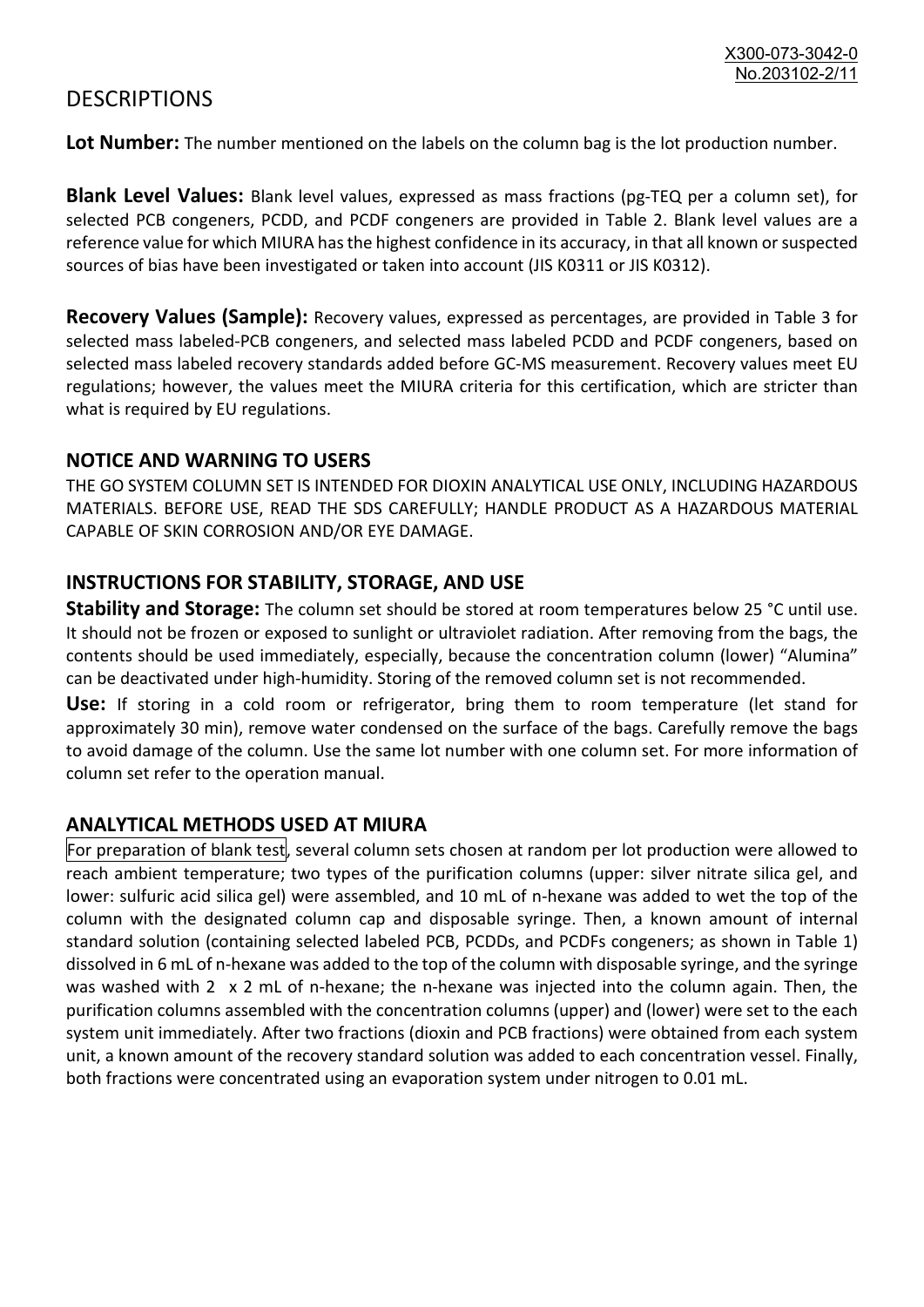X300-073-3042-0 No.203102-3/

| Compounds        | Standard                      | Maker Code     | Maker                           | <b>Diluted</b><br>Concentration |
|------------------|-------------------------------|----------------|---------------------------------|---------------------------------|
|                  | Internal Standard             | DF-SS-A        |                                 | $10$ ng/mL<br>in decane         |
| PCDDs and PCDFs, | <b>Internal Standard</b>      | DFP-LCS-B      |                                 |                                 |
| DL-PCBs          | Recovery (Surrogate) Standard | $DF$ -IS-J     | Wellington<br>Laboratories Inc. |                                 |
| NDL-PCBs         | Internal Standard             | <b>MBP-28</b>  |                                 |                                 |
|                  |                               | <b>MBP-52</b>  |                                 |                                 |
|                  |                               | MBP-101        |                                 |                                 |
|                  |                               | <b>MBP-138</b> |                                 |                                 |
|                  |                               | MBP-153        |                                 |                                 |
|                  | Recovery (Surrogate) Standard | <b>MBP-19</b>  |                                 |                                 |
|                  |                               | <b>MBP-70</b>  |                                 |                                 |
|                  |                               | MBP-111        |                                 |                                 |
|                  |                               | MBP-162        |                                 |                                 |
|                  |                               | <b>MBP-178</b> |                                 |                                 |

Table 1. Standard solutions used for recovery tests.

The concentrated dioxin fraction was analyzed using gas chromatography / high resolution mass spectrometry (GC/HRMS) operated in electron impact (EI) mode. A 0.25 mm ID × 60 m fused silica capillary (BPX-DXN, TRAJAN) was used. The concentrated PCB fraction was analyzed using GC/HRMS operated in EI mode. A 0.25 mm ID × 60 m fused silica capillary (HT8-PCB, TRAJAN) was used. All injections were 2 μL using a splitless inlet. The results, blank level values, are provided in Table 2. The chromatograms of each compounds are shown at page 6 and after. Furthermore, the dioxin and PCB fractions were analyzed using gas chromatography / low resolution mass spectrometry operated in total ion scan (m/z 50 to 500) mode, to confirm if interferences may affect determination of target compounds by GC/HRMS are included in the fractions, the chromatograms are not shown here.

For the recovery test (sample), The sunflower seed oil from Helianthus annuus (S5007-1L, Sigma Aldrich) was dissolved in 2 mL of n-hexane. A known amount of the internal standard solution was added to the flask, mixed, and allowed to equilibrate. First, several column sets chosen at random per lot production were allowed to reach ambient temperature; the purification columns (upper) and (lower) were assembled. 10 mL of n-hexane was added to wet the top of the column with the designated column cap and disposable syringe. Then, the sample with the internal standard was injected into the top of the column with the disposable syringe, and the syringe was washed with 2 x 2 mL of n-hexane; the n-hexane was injected into the column again. The purification column was assembled with the concentration column (upper) and (lower), and set to the each system unit immediately. After obtaining two fractions from the system unit, the dioxin and PCB fractions were concentrated using an evaporation system under nitrogen to approximately 0.01 mL. After the addition of a known amount of recovery standard solution, the both fractions were concentrated to 0.02 mL; then dioxin and PCB in each fractions were analyzed using GC/HRMS as mentioned above test. The inspection results is displayed in Table 3.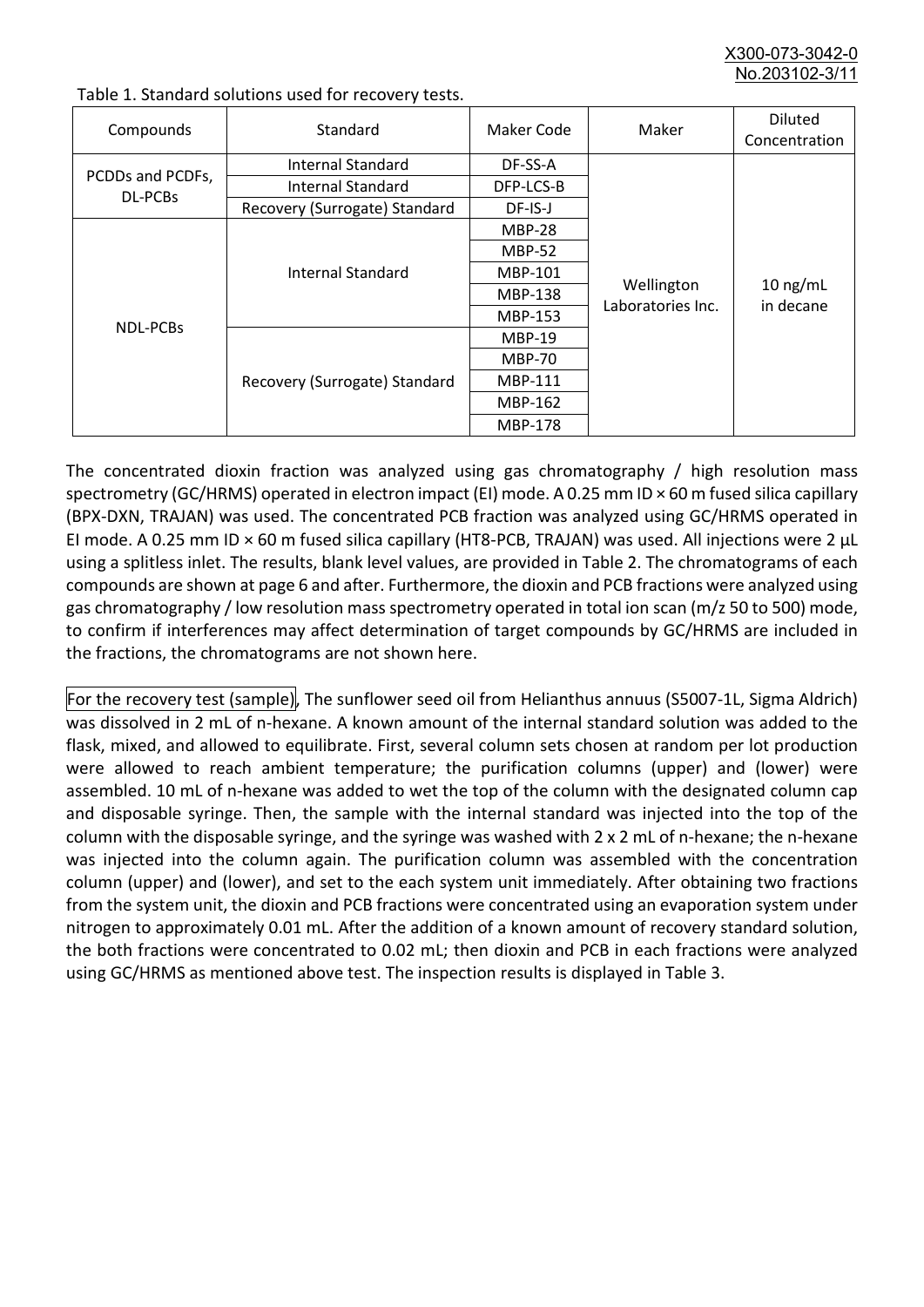X300-073-3042-0 No.203102-4/11

|  |  | Table 2 Blank levels of dioxins (PCDDs/PCDFs and DL-PCBs) and NDL-PCBs per column set. |
|--|--|----------------------------------------------------------------------------------------|
|--|--|----------------------------------------------------------------------------------------|

| able 2 Diarik levels of dioxins (FCDD3/FCDF3 and DL-FCD3) and NDL-FCD3 per column set.<br>Congener | Concentration | LOQ       | <b>LOD</b> | $S/N=3$   | TEQ*      |
|----------------------------------------------------------------------------------------------------|---------------|-----------|------------|-----------|-----------|
|                                                                                                    | pg/column     | pg/column | pg/column  | pg/column | pg/column |
| 2,3,7,8-TeCDD                                                                                      | <b>ND</b>     | 0.28      | 0.08       | 0.08      | 0.08      |
| 1,2,3,7,8-PeCDD                                                                                    | <b>ND</b>     | 0.27      | 0.08       | 0.04      | 0.08      |
| 1,2,3,4,7,8-HxCDD                                                                                  | <b>ND</b>     | 0.6       | 0.2        | 0.2       | 0.02      |
| 1,2,3,6,7,8-HxCDD                                                                                  | <b>ND</b>     | 0.6       | 0.2        | 0.2       | 0.02      |
| 1,2,3,7,8,9-HxCDD                                                                                  | <b>ND</b>     | 0.6       | 0.2        | 0.2       | 0.02      |
| 1,2,3,4,6,7,8-HpCDD                                                                                | <b>ND</b>     | 1.1       | 0.3        | 0.1       | 0.003     |
| <b>OCDD</b>                                                                                        | <b>ND</b>     | 1.8       | 0.5        | 0.08      | 0.00015   |
| 2,3,7,8-TeCDF                                                                                      | <b>ND</b>     | 0.7       | 0.2        | 0.2       | 0.02      |
| 1,2,3,7,8-PeCDF                                                                                    | <b>ND</b>     | 0.6       | 0.2        | 0.03      | 0.006     |
| 2,3,4,7,8-PeCDF                                                                                    | <b>ND</b>     | 1.0       | 0.3        | 0.03      | 0.09      |
| 1,2,3,4,7,8-HxCDF                                                                                  | <b>ND</b>     | 0.7       | 0.2        | 0.04      | 0.02      |
| 1,2,3,6,7,8-HxCDF                                                                                  | <b>ND</b>     | 0.6       | 0.2        | 0.04      | 0.02      |
| 1,2,3,7,8,9-HxCDF                                                                                  | <b>ND</b>     | 0.6       | 0.2        | 0.05      | 0.02      |
| 2,3,4,6,7,8-HxCDF                                                                                  | <b>ND</b>     | 0.7       | 0.2        | 0.03      | 0.02      |
| 1,2,3,4,6,7,8-HpCDF                                                                                | <b>ND</b>     | 1.0       | 0.3        | 0.04      | 0.003     |
| 1,2,3,4,7,8,9-HpCDF                                                                                | <b>ND</b>     | 1.4       | 0.4        | 0.04      | 0.004     |
| <b>OCDF</b>                                                                                        | <b>ND</b>     | 2.0       | 0.6        | 0.2       | 0.00018   |
| #81 (3,4,4',5-TeCB)                                                                                | <b>ND</b>     | 0.6       | 0.2        | 0.05      | 0.00006   |
| #77 (3,3',4,4'-TeCB)                                                                               | <b>ND</b>     | 0.8       | 0.3        | 0.06      | 0.00003   |
| #126 (3,3',4,4',5-PeCB)                                                                            | <b>ND</b>     | 0.5       | 0.1        | 0.09      | 0.01      |
| #169 (3,3',4,4',5,5'-HxCB)                                                                         | <b>ND</b>     | 0.8       | 0.3        | 0.05      | 0.009     |
| #123 (2',3,4,4',5-PeCB)                                                                            | <b>ND</b>     | 0.7       | 0.2        | 0.02      | 0.000006  |
| #118 (2,3',4,4',5-PeCB)                                                                            | <b>ND</b>     | 0.6       | 0.2        | 0.01      | 0.000006  |
| #105 (2,3,3',4,4'-PeCB)                                                                            | <b>ND</b>     | 0.5       | 0.1        | 0.01      | 0.000003  |
| #114 (2,3,4,4',5-PeCB)                                                                             | <b>ND</b>     | 0.4       | 0.1        | 0.01      | 0.000003  |
| #167 (2,3',4,4',5,5'-HxCB)                                                                         | <b>ND</b>     | 0.28      | 0.09       | 0.01      | 0.0000027 |
| #156 (2,3,3',4,4',5-HxCB)                                                                          | <b>ND</b>     | 0.5       | 0.1        | 0.01      | 0.000003  |
| #157 (2,3,3',4,4',5'-HxCB)                                                                         | <b>ND</b>     | 0.8       | 0.3        | 0.01      | 0.000009  |
| #189 (2,3,3',4,4',5,5'-HpCB)                                                                       | <b>ND</b>     | 0.5       | 0.1        | 0.01      | 0.000003  |
| #28 (2,4,4'-TrCB)                                                                                  | 0.5           | 0.5       | 0.1        | 0.01      |           |
| #52 (2,2',5,5'-TeCB)                                                                               | (0.2)         | 0.6       | 0.2        | 0.02      |           |
| #101 (2,2',4,5,5'-PeCB)                                                                            | <b>ND</b>     | 0.4       | 0.1        | 0.02      |           |
| #138 (2,2',3,4,4',5'-HxCB)                                                                         | <b>ND</b>     | 0.6       | 0.2        | 0.01      |           |
| #153 (2,2',4,4',5,5'-HxCB)                                                                         | <b>ND</b>     | 0.5       | 0.2        | 0.01      |           |
| #180 (2,2',3,4,4',5,5'-HpCB)                                                                       | <b>ND</b>     | 0.5       | 0.1        | 0.02      |           |

\* TEQ: Toxicity Equivalents (are applied WHO-TEF(2006))

- 1. The figures in the parentheses in the concentration of actual measurement denote the concentration of the LOD or more and less than the LOQ.
- 2. ND in the concentration of actual measurement denotes less than the LOD.
- 3. TEQ are calculated with an actual measurement which is the concentration of the LOQ or more, and an actual measurement which is the concentration of the LOD or more and less than the LOQ, respectively. For values less than the LOD, TEQ are calculated with the LOD.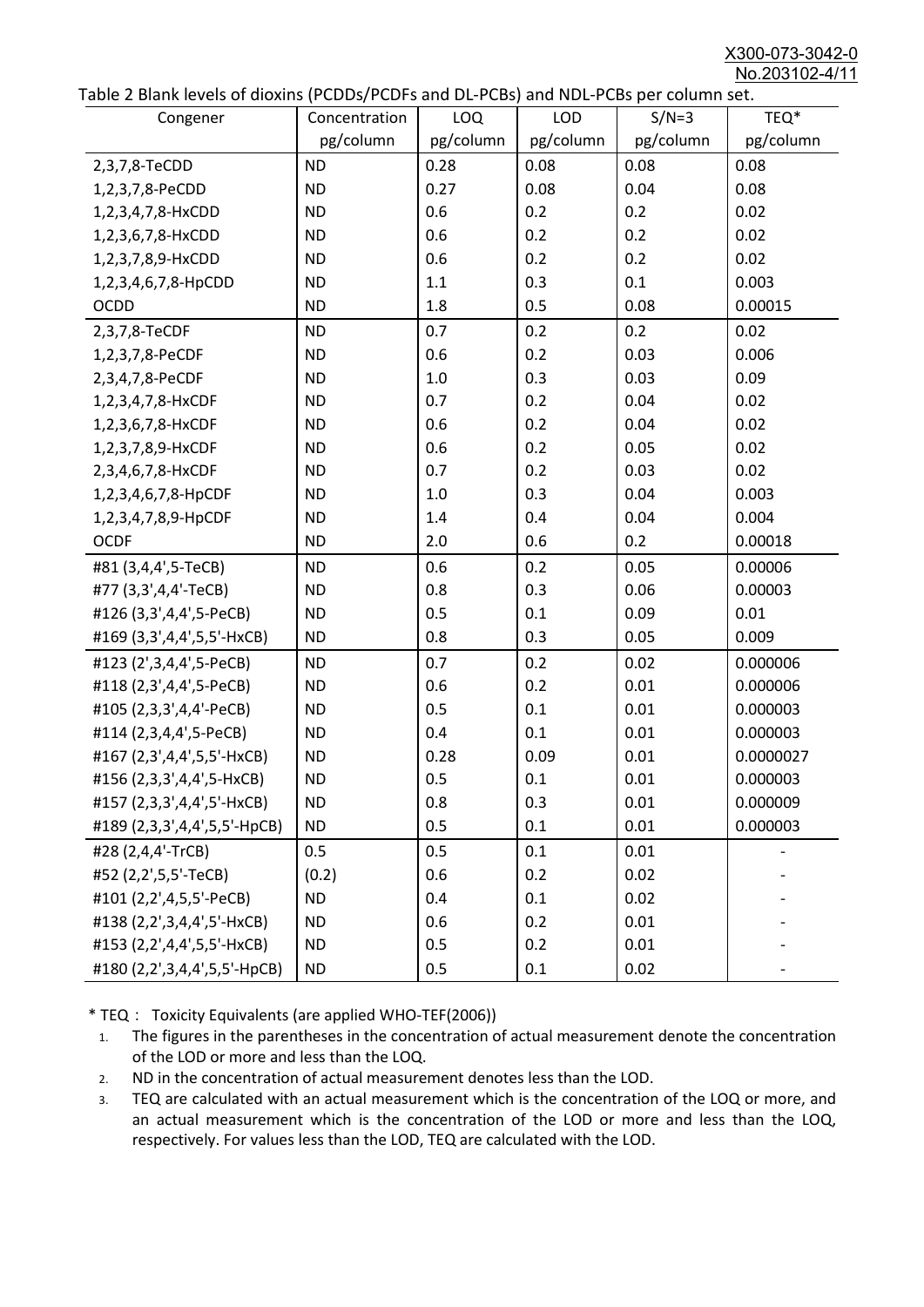| uwic<br>Recoveries of fabeled filtering startage<br>Congener | Sample |
|--------------------------------------------------------------|--------|
| 2,3,7,8-TeCDD                                                | 88%    |
| 1,2,3,7,8-PeCDD                                              | 100 %  |
| 1,2,3,4,7,8-HxCDD                                            | 94 %   |
| 1,2,3,6,7,8-HxCDD                                            | 91%    |
| 1,2,3,7,8,9-HxCDD                                            | 90%    |
| 1,2,3,4,6,7,8-HpCDD                                          | 93 %   |
| <b>OCDD</b>                                                  | 92%    |
|                                                              | 96 %   |
| 2,3,7,8-TeCDF                                                |        |
| 1,2,3,7,8-PeCDF                                              | 95 %   |
| 2,3,4,7,8-PeCDF                                              | 93%    |
| 1,2,3,4,7,8-HxCDF                                            | 96 %   |
| 1,2,3,6,7,8-HxCDF                                            | 97%    |
| 1,2,3,7,8,9-HxCDF                                            | 92%    |
| 2,3,4,6,7,8-HxCDF                                            | 98%    |
| 1,2,3,4,6,7,8-HpCDF                                          | 87%    |
| 1,2,3,4,7,8,9-HpCDF                                          | 94 %   |
| <b>OCDF</b>                                                  | 90%    |
| #81 (3,4,4',5-TeCB)                                          | 100 %  |
| #77 (3,3',4,4'-TeCB)                                         | 103 %  |
| #126 (3,3',4,4',5-PeCB)                                      | 87%    |
| #169 (3,3',4,4',5,5'-HxCB)                                   | 97%    |
| #123 (2',3,4,4',5-PeCB)                                      | 100%   |
| #118 (2,3',4,4',5-PeCB)                                      | 102%   |
| #105 (2,3,3',4,4'-PeCB)                                      | 100%   |
| #114 (2,3,4,4',5-PeCB)                                       | 112%   |
| #167 (2,3',4,4',5,5'-HxCB)                                   | 107%   |
| #156 (2,3,3',4,4',5-HxCB)                                    | 87%    |
| #157 (2,3,3',4,4',5'-HxCB)                                   | 90%    |
| #189 (2,3,3',4,4',5,5'-HpCB)                                 | 107%   |
| #28 (2,4,4'-TrCB)                                            | 107%   |
| #52 (2,2',5,5'-TeCB)                                         | 115%   |
| #101 (2,2',4,5,5'-PeCB)                                      | 107%   |
| #138 (2,2',3,4,4',5'-HxCB)                                   | 96%    |
| #153 (2,2',4,4',5,5'-HxCB)                                   | 85%    |
| #180 (2,2',3,4,4',5,5'-HpCB)                                 | 89%    |
|                                                              |        |

Table 3. Recoveries of labeled internal standards.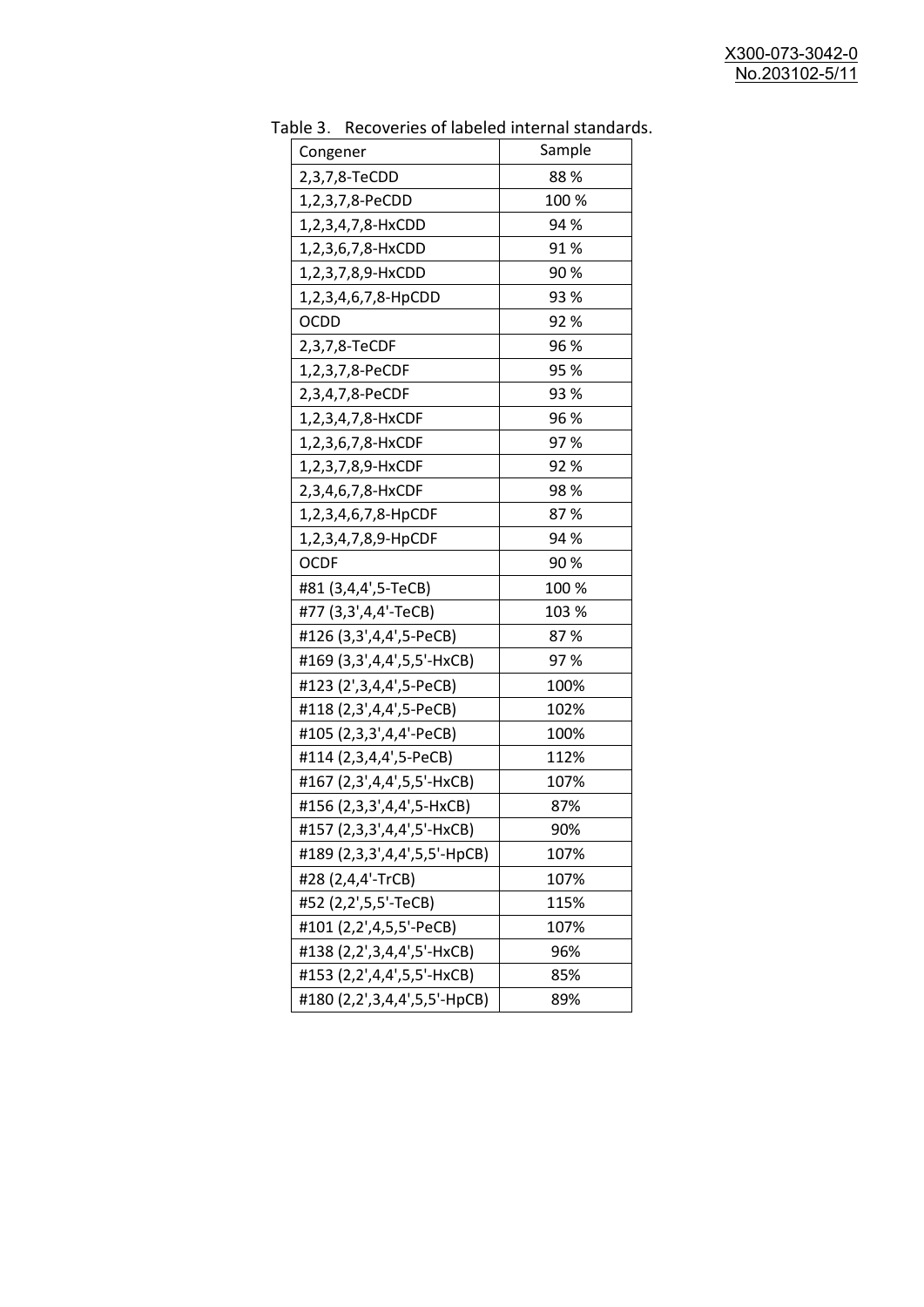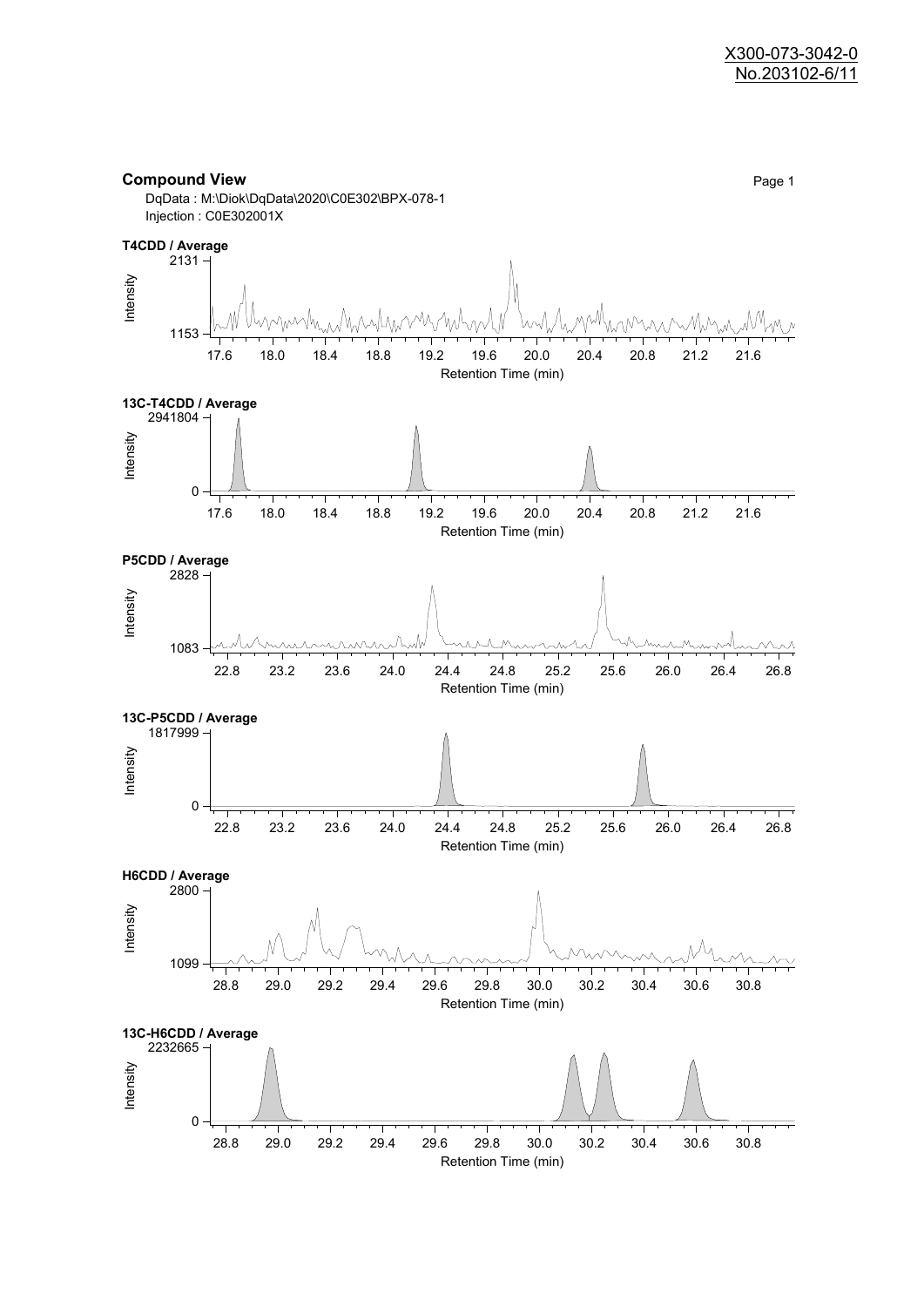#### X300-073-3042-0 No.203102-7/11

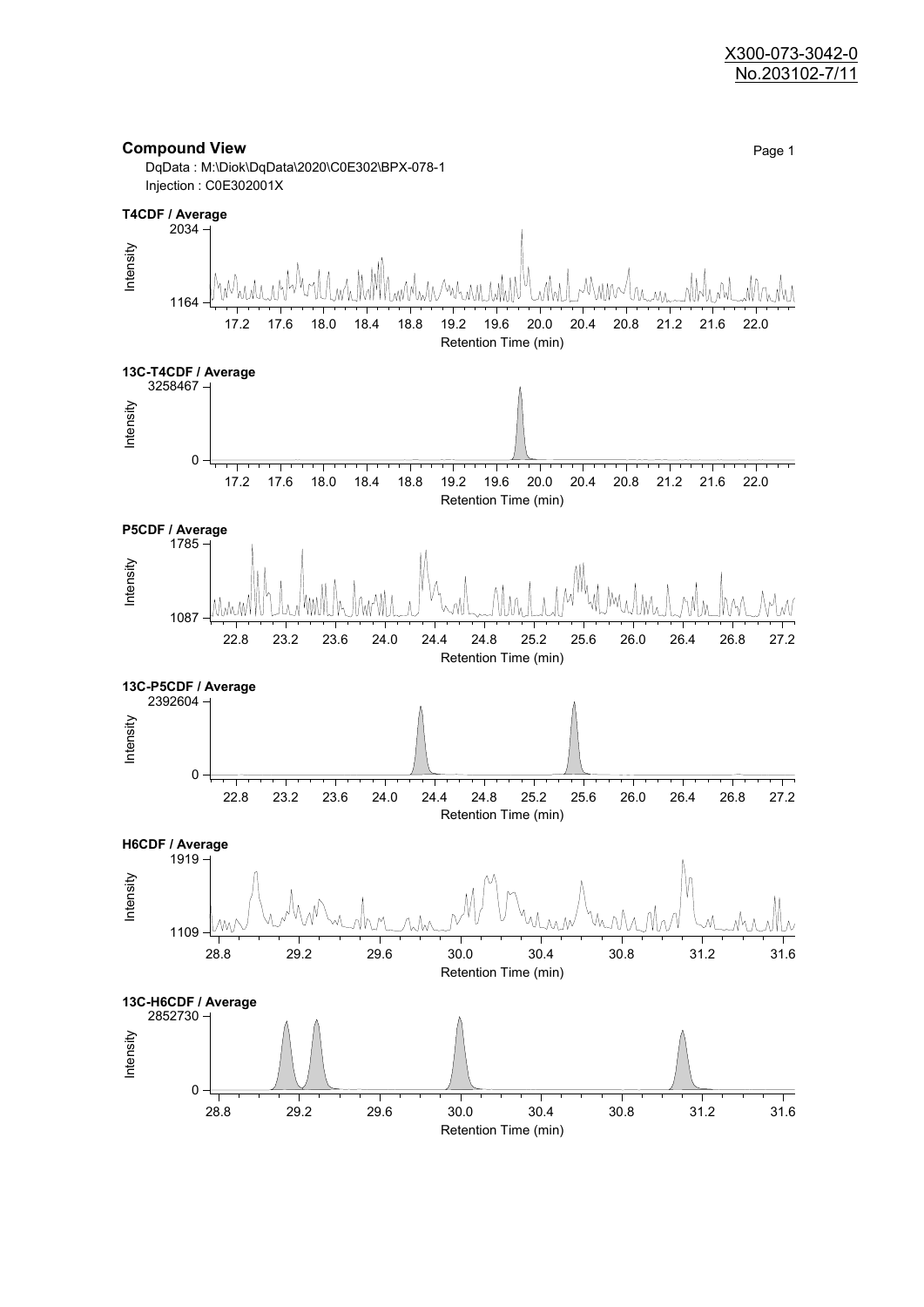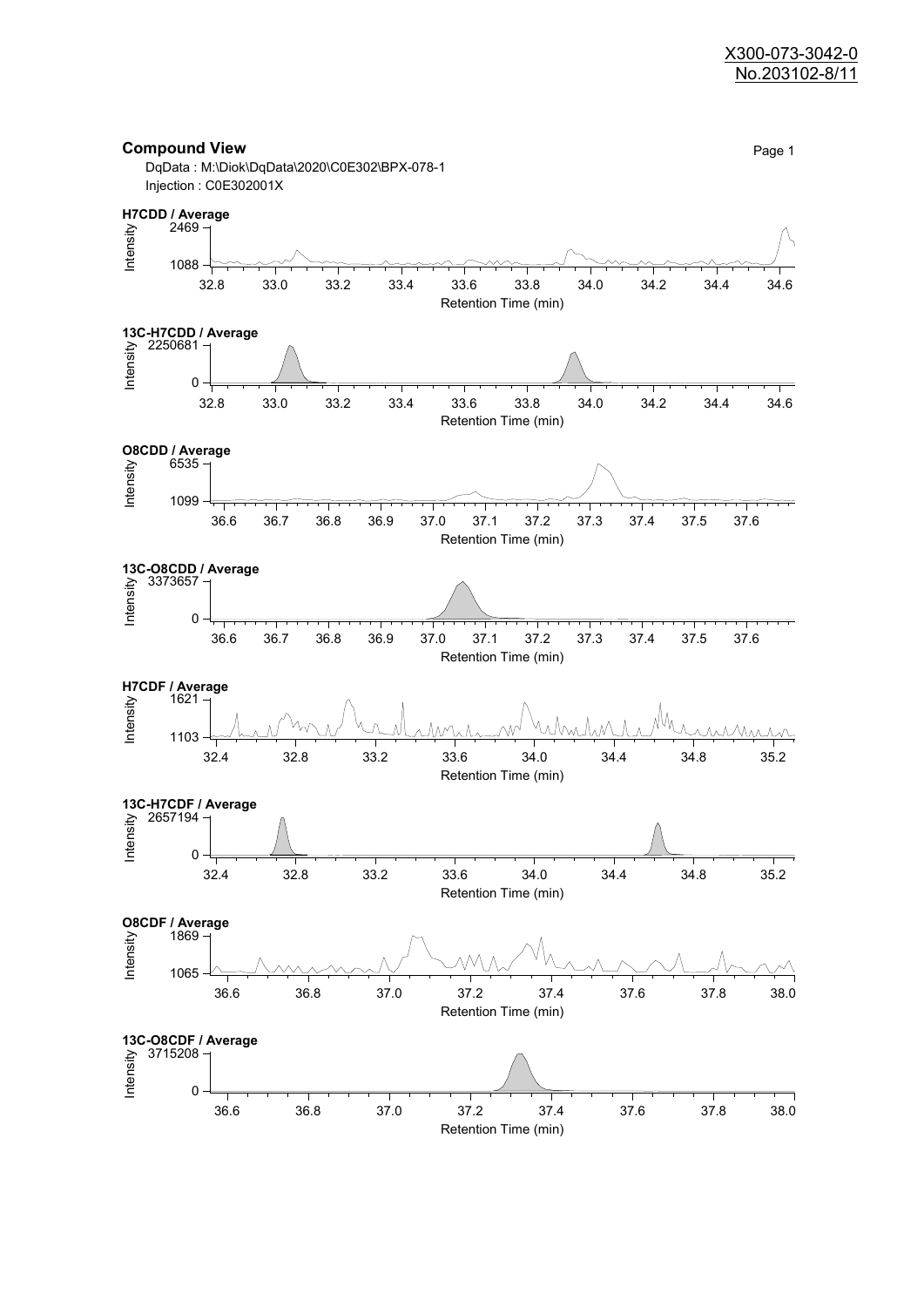

DqData : M:\Diok\DqData\2020\C0E302\BPX-078-1



**Compound View** Page 1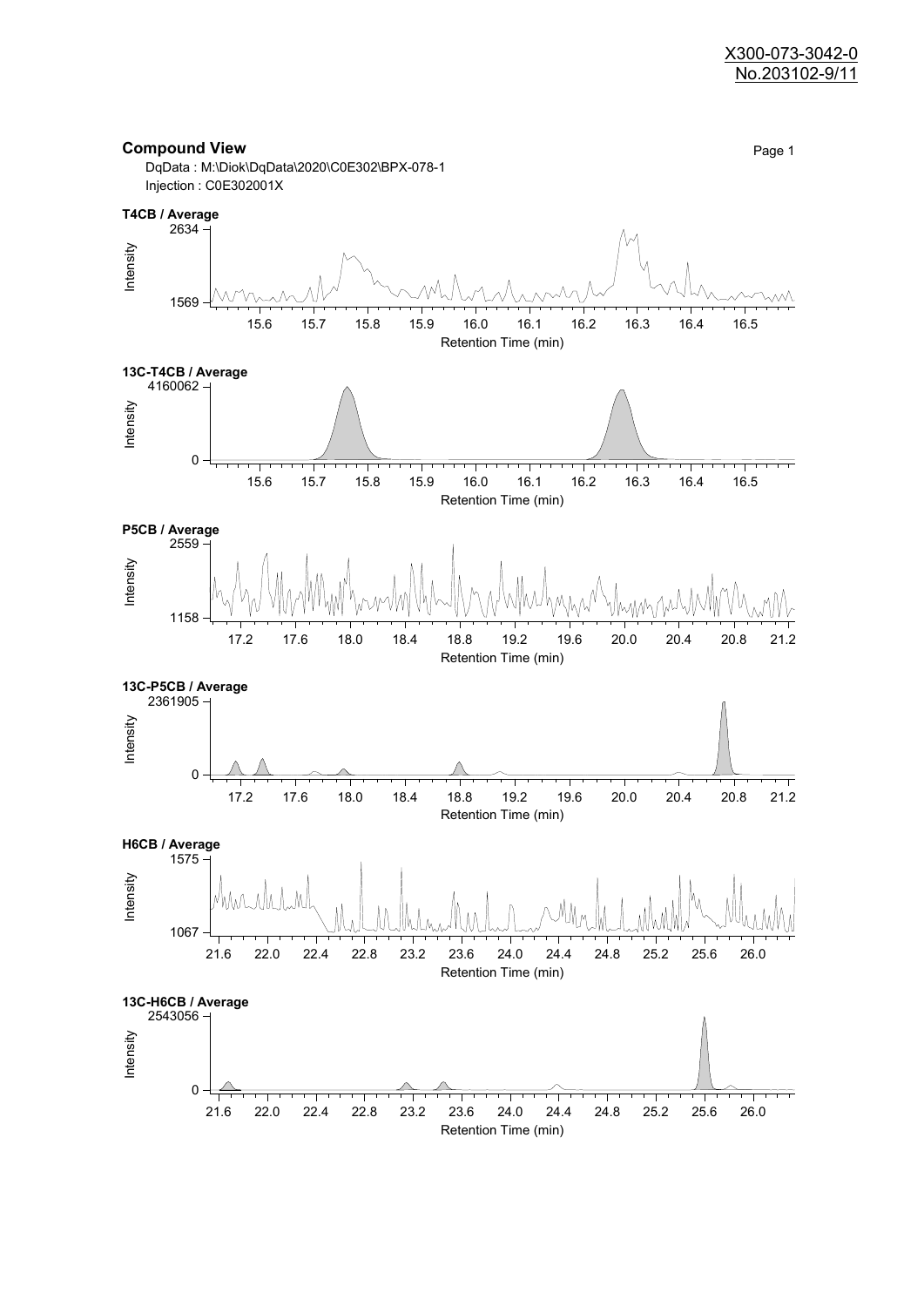